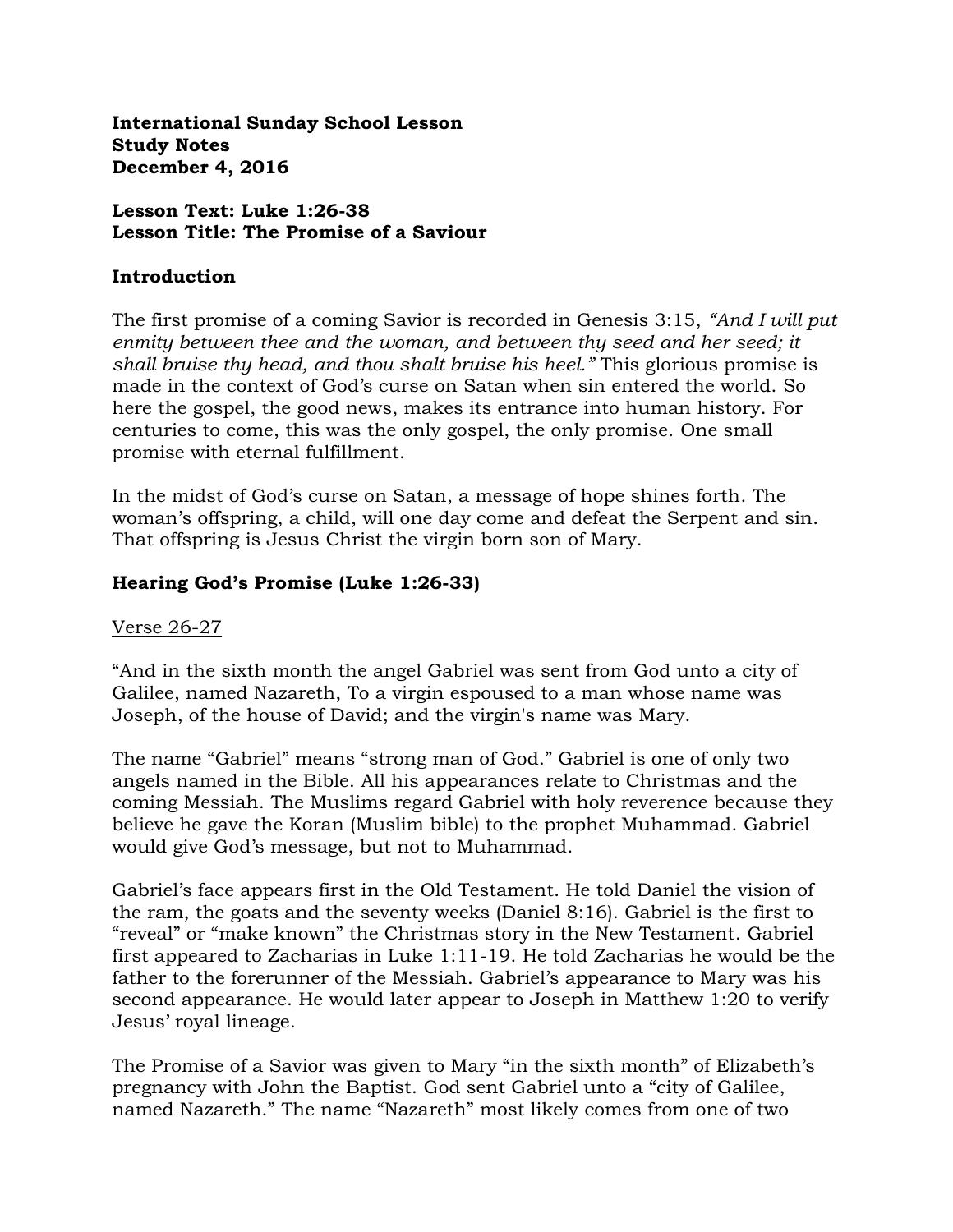Hebrew words. *Netser* is the Hebrew word for "branch" or "shoot," which forms a wordplay for Isaiah 11:1 and Matthew 2:23. "Nazareth" was a remote Jewish village that had been taken by the Romans and turned into a garrison of soldiers. A "virgin" living in a sinful military environment is interesting. God can use a garrison of Roman soldiers to protect His chosen instrument to bring the Savior into the world!

"Mary" first appears in Scripture when the angel Gabriel speaks to her in Luke 1:26-27. Luke tells us "Mary" was "a virgin." The Greek word for "virgin" is *parthenos* {par-then-os} which means "maiden" or "unmarried daughter." Although "Mary" was "espoused" or engaged to be married to Joseph, she had not yet had sexual contact with Joseph or any man when she conceived Jesus by the Holy Ghost.

"Mary" was qualified to be the mother of Jesus. Both Joseph and Mary descended from David, so prior to David, they shared the same genealogy. Mary's branch of David's family tree can be traced through David's son Nathan, while Joseph's branch is the royal line through Solomon. Christ inherited David's throne through His stepfather, Joseph. Jesus' blood relationship to David came through Mary who descended from a branch of David's family.

## Verse 28

"And the angel came in unto her, and said, Hail, thou that art highly favoured, the Lord is with thee: blessed art thou among women."

Meeting Gabriel must have been intimidating for Mary. She was somewhere between the age of twelve and fourteen at the time of Gabriel's visit. Gabriel's greeting, "Hail, thou art highly favoured, the Lord is with thee…" was necessary and appropriate. "Highly favoured" means "graced of God" or "endued with grace." These words do not mean Mary became a dispenser of grace, resulting in prayers being offered to her. The doctrine of the Immaculate Conception is false doctrine. Mary would be appalled at such heresy!

Mary needed "grace" to be a fit vessel for what was about to happen in her. "The Lord is with thee" declares the comforting presence of God which Mary so desperately needed. She was indeed "blessed among women." The words mean "favored beyond all others." No woman has ever lived on earth to whom God has shown such grace.

## Verse 29

"And when she saw him, she was troubled at his saying, and cast in her mind what manner of salutation this should be."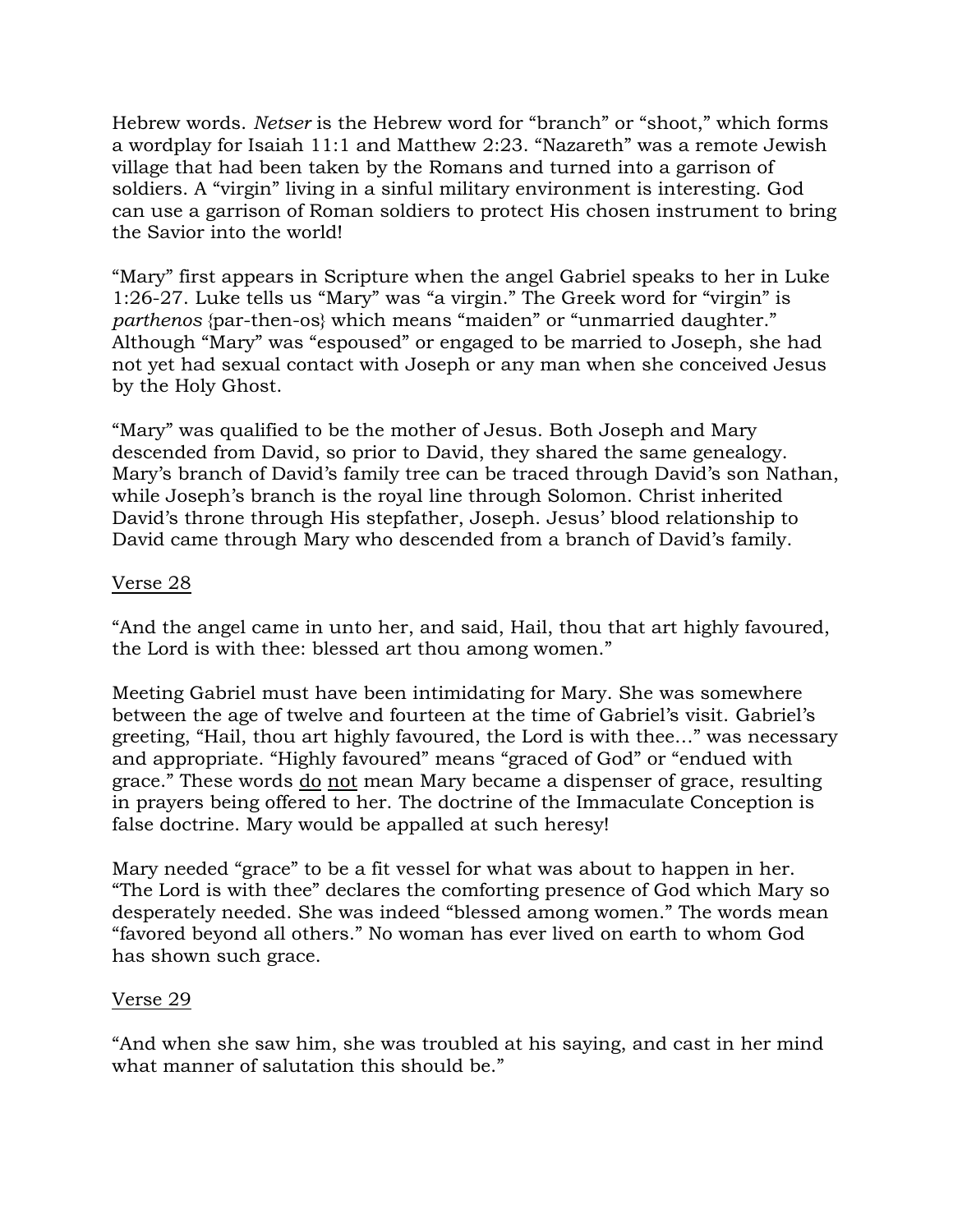What the angel said to Mary "troubled" her. "Troubled" means "disturbed, agitated, confused." Mary was "troubled" because she knew she was a sinner and she could not understand how or why God would grace her in such a manner. How could she be used of God in such a privileged way?

The promise of a Savior should humble each of us as it did Mary. To understand God sent His only begotten Son into the world to save sinners is a humbling truth. Like Mary, we should be "troubled" in the sense we will never understand how or why God has favored us with His saving grace!

#### Verse 30

"And the angel said unto her, Fear not, Mary: for thou hast found favour with God."

Gabriel's greeting to Mary was both fearful and comforting. Angelic appearances always generated a measure of "fear." Whatever Gabriel's glorious form was like and however deep Mary's "troubled" was, she was able to get beyond it and hear Gabriel's message, "Fear not."

Mary had nothing to "fear" because she had "found favour with God." The "favour" or grace Mary had received from the Lord manifested itself in several ways, recorded in verses 31-33.

### Verse 31-33

"And, behold, thou shalt conceive in thy womb, and bring forth a son, and shalt call his name JESUS. He shall be great, and shall be called the Son of the Highest: and the Lord God shall give unto him the throne of his father David: And he shall reign over the house of Jacob for ever; and of his kingdom there shall be no end."

First, Mary would "conceive" in her "womb, and bring forth a son." Every Hebrew woman longed to become pregnant and hoped for a son. Jews, more than any other ancient culture, cherished their children. The blessing of a "son" meant the family legacy would continue for generations to come (Isaiah 7:14). Mary's "son" would be named "Jesus." "Jesus" is the Greek equivalent of the Hebrew name "Joshua." The name means, "the Lord saves" (Matthew 1:21).

Second, "He shall be great, and shall be called the Son of the Highest." "Great" is the Greek word *megas,* which means "big, large." John the Baptist was also called *"great"* (Luke 1:15) and *"the prophet of the Highest"* (Luke 1:76). Where John the Baptist is called *"the prophet of the Highest"* (Luke 1:76), Jesus is called "Son of the Highest." Since a son bears his father's qualities, calling a person someone else's "son" was a way of signifying equality. Gabriel was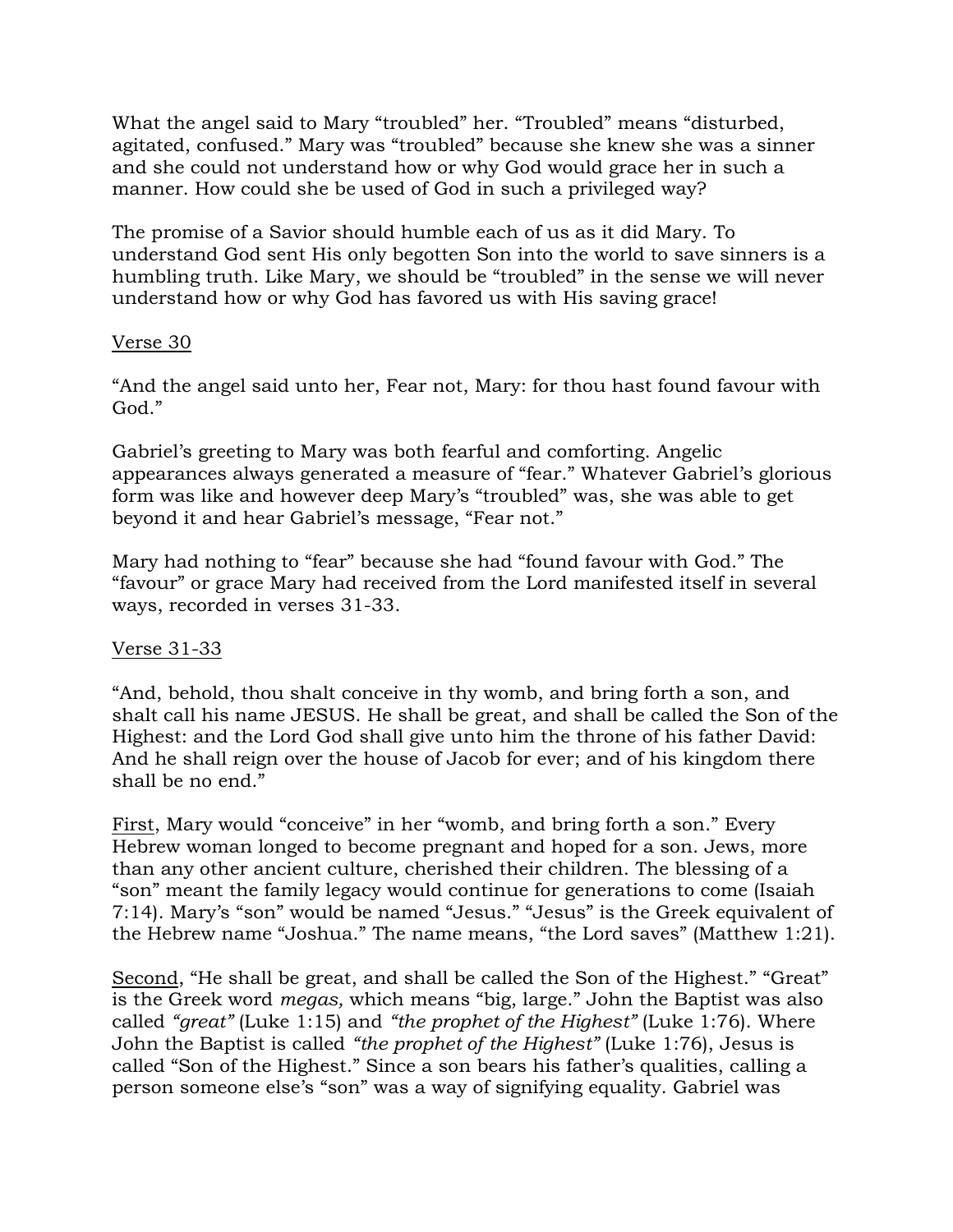telling Mary the baby she would carry in her womb would be equal to the Most High God.

Third, "the Lord God shall give unto him the throne of his father David." The promised Savior, Jesus Christ, was David's physical descendant through Mary's line. Gabriel revealed to Mary her son would become the King of Israel, not in the illegitimate way others had become king, but legitimately as a true descendant of David (2 Samuel 7:16) and Judah (Genesis 49:10).

Fourth, "he shall reign over the house of Jacob forever" emphasizes the Jewish character of the millennial kingdom and the eternal permanence of Christ's rule over all (Isaiah 9:7; Daniel 2:44). Mary knew exactly what Gabriel meant by these words. She would become the mother of the long-expected Messiah!

Fifth, "and of his kingdom there shall be no end." The Lord chose David to become king, but even this great man after God's own heart failed to serve God faithfully. So, the Lord promised David that through his lineage One would come and His kingdom would last forever (2 Samuel 7:13-16). Gabriel promised Mary's son would be that very king!

# **Trusting God's Promise (Luke 1:34-38)**

## Verse 34

"Then said Mary unto the angel, How shall this be, seeing I know not a man?"

Mary was more puzzled at Gabriel's message than just unbelieving. She is absolutely baffled by what Gabriel has announced to her. Mary does not have the benefit of over 2,000 years of Christian history and the complete canon of Scriptures. She cannot pick up a Bible and find out how all of this works out. She must trust God's promises as given to her by Gabriel.

"How shall this be, seeing I know not a man" is a practical and reasonable question. Her use of the word "know" is a euphemism for sexual relations (Genesis 4:1; 19:8; Judges 21:12; Matthew 1:25). Obviously, the Lord did not expect Mary to sin in conceiving the promised child. So, how would this take place?

### Verse 35

"And the angel answered and said unto her, The Holy Ghost shall come upon thee, and the power of the Highest shall overshadow thee: therefore also that holy thing which shall be born of thee shall be called the Son of God."

In answer to Mary's question, Gabriel provided a straightforward answer. His answer was *theological* and *biological*. God Himself would miraculously form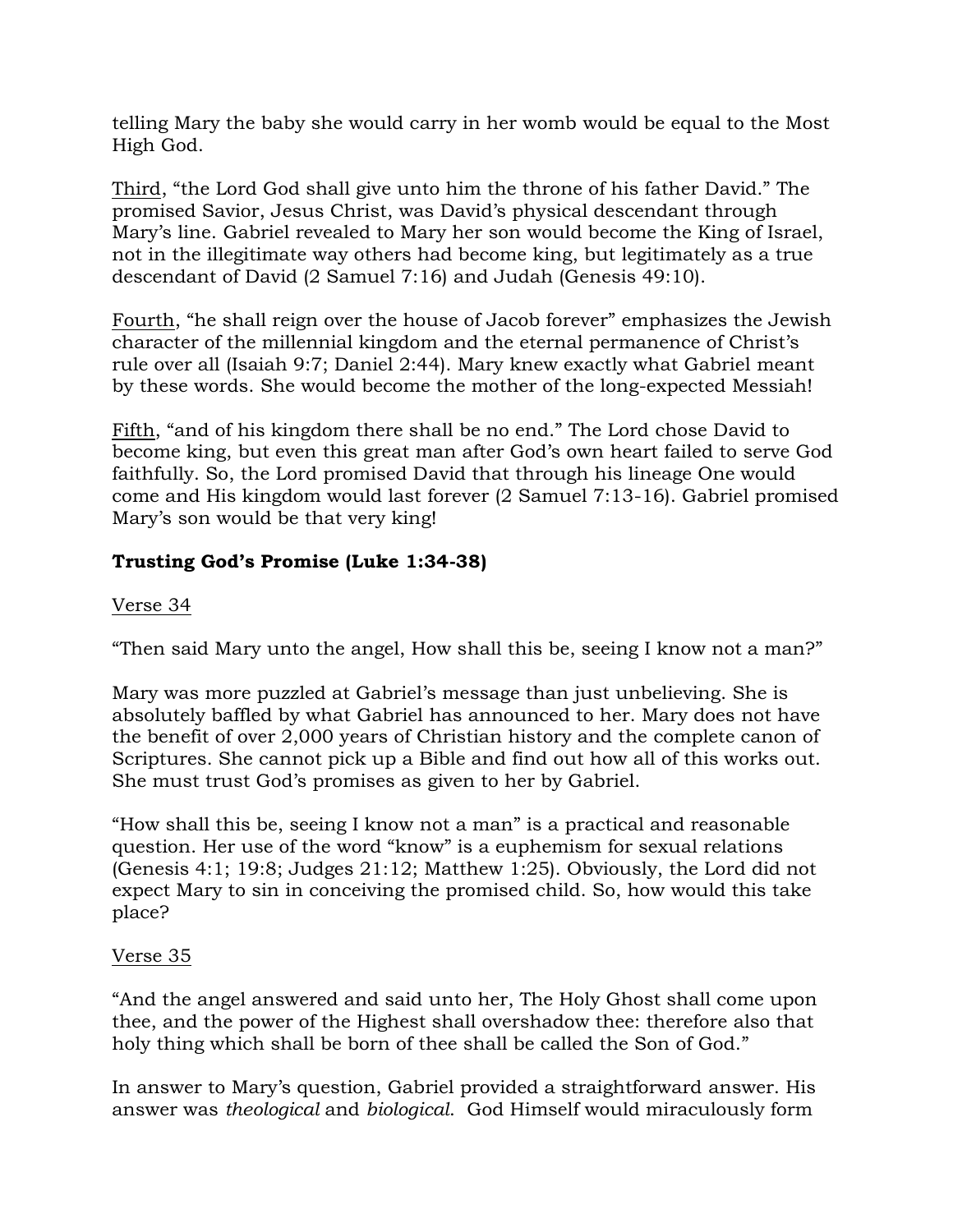within her what a human male normally supplies during the sexual relationship between a husband and wife. Mary's conception would not be a normal sexual relationship. Hers would be a miraculous supernatural conception involving no man.

The conception of Jesus Christ in this manner is crucial to the gospel. It is crucial to biblical theology, because it protects the nature of Christ as God and man. The promised Savior had to be born of God to be the "Son of God." The promised Savior had to be born of woman to be the "Son of Man." Mary, who is human, and God, who is divine, are brought together by the work of the "Holy Ghost" and one is born of God and woman who is both God and man, the Godman, Christ Jesus!

*Note: If you believe Jesus is only a man, a good man, a prophet, or a created angel, if you say anything other than He was the God-Man, you are not a Christian. The Christian faith is built upon the nature of Jesus as the God-Man which is defined from this conception. In order to be the Son of God, Jesus had to be born of God. In order to be the Son of Man, He had to be born of a woman.*

### Verse 36

"And, behold, thy cousin Elisabeth, she hath also conceived a son in her old age: and this is the sixth month with her, who was called barren."

While Mary did not ask for any sign of confirmation regarding what she had just heard, Gabriel provided some information to build her confidence and encourage her faith. He told her about her "cousin Elisabeth" and how "she hath also conceived a son in her old age." God has given Zacharias and Elisabeth a miraculous pregnancy as well. "Elisabeth," once "barren," was now "six months" pregnant with John the Baptist.

Two pregnant women, two expectant mothers. "Elisabeth" is old, married for many years, childless and barren. "Mary" is young, having never been married and a virgin. "Elisabeth" is in her 70's. "Mary" in her early teens. Interestingly, they are relatives. They have both been chosen by God to be the human instruments for the birth of two very unusual men: John the Baptist, the greatest prophet who ever lived up until his time, and Jesus Christ, Son of Man, Son of God, the promised Savior of the world.

### Verse 37

"For with God nothing shall be impossible."

These words of Gabriel to Mary alluded to the Lord's visit to Abraham and Sarah in their old age, *"Is anything to hard for the LORD"* (Genesis 18:14). Mary knew that story well and she knew her faith and trust must rest on the